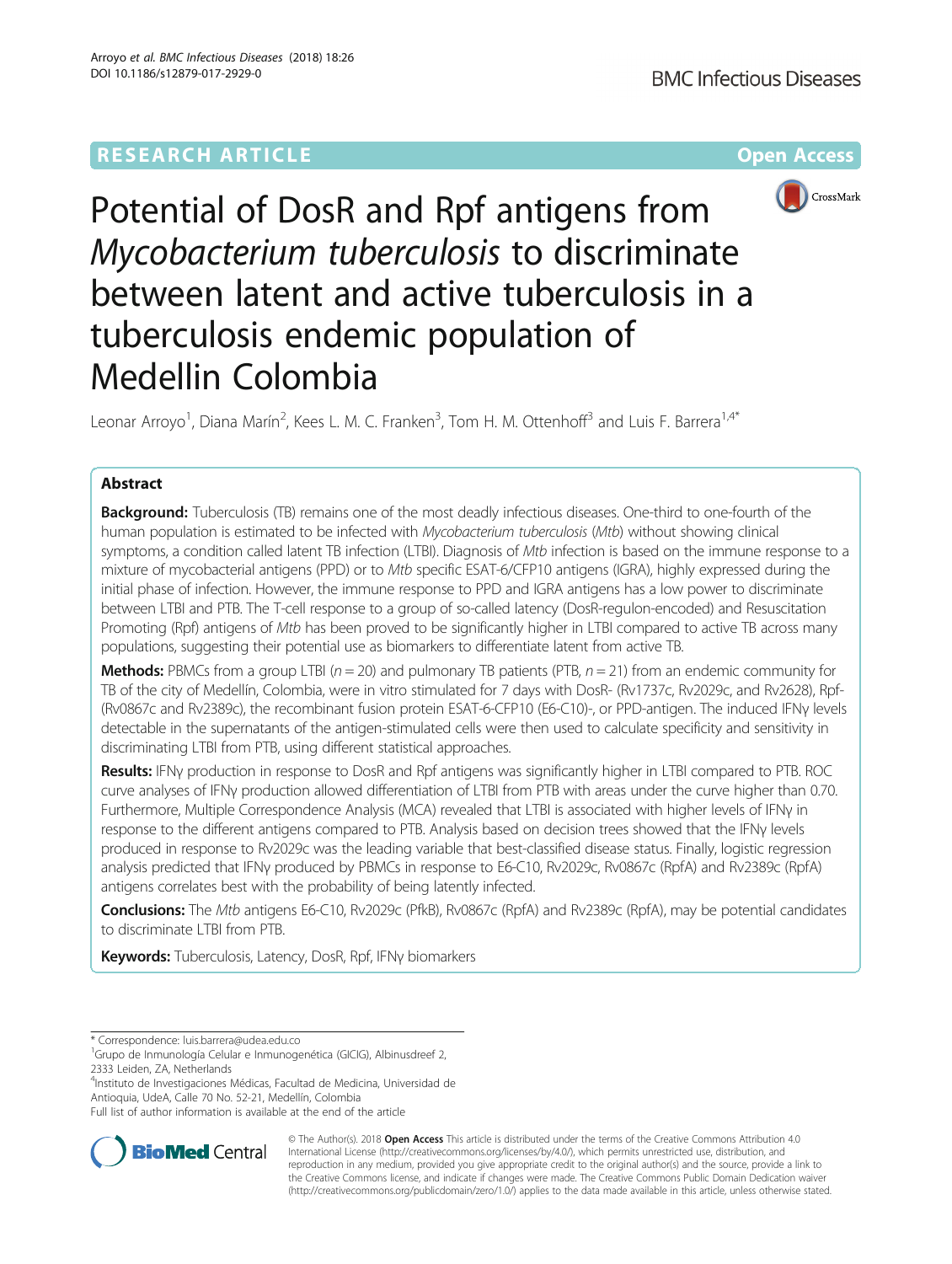# Background

Tuberculosis (TB) continues to be one of the deadliest infectious diseases. In 2015 WHO reported an increase in the world prevalence and mortality rate of active tuberculosis (TB) disease cases [\[1](#page-7-0)], particularly in the developing world. Latent TB infection (LTBI), defined as the absence of clinical symptomatology in the presence of infection, affects an estimated one-third to one-fourth of the human population [[2\]](#page-7-0), and as a result of reactivation disease represents the primary source of active TB.

LTBI is traditionally identified as a positive reaction (>5– 10 mm induration) in response to the intradermal injection of a protein purified extract of Mycobacterium tuberculosis (*Mtb*), named tuberculin  $|$  [\[3\]](#page-7-0). Although sensitive, the specificity of the intradermal reaction is compromised by previous vaccination with M. bovis BCG and/or infection with some non-tuberculous mycobacteria (NTM) [\[4\]](#page-7-0). More recently, the Interferon Gamma Release Assays (IGRAs) have contributed to a higher specificity in detection of Mtb infection since these assays utilize proteins encoded in the Mtb, but not in the BCG genome, such as ESAT-6 and CFP10 [\[5](#page-7-0)–[8](#page-7-0)]. Nevertheless, both assays have demonstrated a low predictive value for progression to the active forms of TB [[9, 10\]](#page-7-0).

During the last few years, in vivo and in vitro evidence has indicated that Mtb adapts its transcriptional signature to the microenvironmental conditions posed by the host cells, such as macrophages and dendritic cells, and in granulomas of the infected host [[11](#page-7-0)–[14\]](#page-7-0). In addition, these transcriptional changes seem to be necessary for infection establishment [\[11](#page-7-0), [12\]](#page-7-0). In conditions such as hypoxia, acidic pH, nutrient starvation, and high concentrations of oxygen (ROIs) and nitrogen (RNIs) reactive intermediates and  $CO<sub>2</sub>$  that may all be present inside granulomas [[15, 16\]](#page-7-0), Mtb requires a group of approxi-mately 50 genes known as the dosR regulon [[11](#page-7-0), [13, 17](#page-7-0)] to survive and enter dormancy. Indeed, the expression of dosR regulon encoded genes has been associated with the non-replicative persistence of Mtb [\[11](#page-7-0), [12\]](#page-7-0), showing that some members of this regulon are playing an important role in the maintenance of the latency condition. On the other hand, a family of five genes able to induce resuscitation of dormant bacilli, termed resuscitationpromoting factors  $(rpf)$ , has also been identified in the Mtb genome [[18\]](#page-7-0). It has been described that the proteins encoded by the *rpf* genes (*rpf*A-E) are capable of stimulating the mycobacterial growth of non-replicating cells obtained in vitro [[18, 19\]](#page-7-0) and play a significant role in the in vivo persistence and reactivation of chronic infection in mice [[20](#page-7-0), [21\]](#page-7-0). Additionally, ex vivo studies, have demonstrated that Rpf proteins increased the recovery of Mtb from sputum of the patient with active TB [[22](#page-8-0)] and improved the sensitivity of culture-based Mtb test in samples that require long culture times [[23\]](#page-8-0).

Given the interest in proteins encoded by the dosR regulon and the *rpf* genes, the cellular immune response to some of these members has been studied in different human populations of Africa, Asia, Europe, and America, demonstrating significantly increased responses of LTBI individuals compared to active TB [\[24](#page-8-0)–[36\]](#page-8-0). Our studies in a TB endemic community in the city of Medellín, Colombia, have also provided evidence that the dosR encoded Rv1737c (NarK, nitrate reductase), Rv2029c (PFKB, phosphofructokinase B), the hypothetical protein Rv2628, and the resuscitation-promoting factors (Rpf), Rv0867c (RpfA) and Rv2389c (RpfD), induced higher production of IFNγ and a higher frequency of T-cells with a CD45RO<sup>+</sup>CD27<sup>+</sup> (Tcm) phenotype in 7-day stimulation assays of peripheral blood mononuclear cells (PBMCs) of LTBI compared to active TB [[29, 30, 33](#page-8-0)]. Interestingly, this higher response of PBMC from LTBI compared to active TB to Rv1737c, Rv2029c and Rv2628 has also been observed in Africa, Asia, Europe, India and Brazil [[24](#page-8-0)–[27](#page-8-0), [37](#page-8-0)], suggesting an immune response independent of the human genetic and environmental background, and possibly of the circulating Mtb strains, and thus suggesting the presence of a prevalent immune response to DosR antigens in LTBI.

Given the problems of sensitivity and specificity associated with the immune response to ESAT-6 and CFP10 Mtb antigens, the search for immune response biomarkers that more efficiently classify LTBI from active TB is a top priority for the prevalence and incidence of active TB to be reduced. In this study, using variables of the immune response, Receiver Operating Characteristics (ROC curves), CHi-squared Automatic Interaction Detection (CHAID) and logistic regression (LR), we found that the Rv2029c antigen of Mtb is a novel classifier of LTBI vs. active TB with high specificity and sensitivity.

# Methods

# Study population

The study population included two groups of individuals: 20 household contacts (HHC) of recently diagnosed (within 2 weeks) pulmonary tuberculosis patients (PTB), and 21 PTB. The HHC were selected from a previous cohort of HHC from PTB, based on their positive response (≥22 pg/ ml) to the CFP10 antigen of *Mtb* and the absence of clinical symptoms compatible with clinical TB [\[38](#page-8-0)]. The selected HHC have remained healthy for more than 5 years after the incident case diagnostics (long-term LTBI, ltLTBI), and have not received anti-TB treatment accordingly to the Colombian Minister of Health regulations. The active TB status was confirmed microscopically, by detection of acid-fast bacilli (AFB) on sputum smears at the local TB control program's laboratories, for all TB cases included in the study. The *Mycobacterium bovis* BCG vaccination status was determined based on the identification of the typical scar left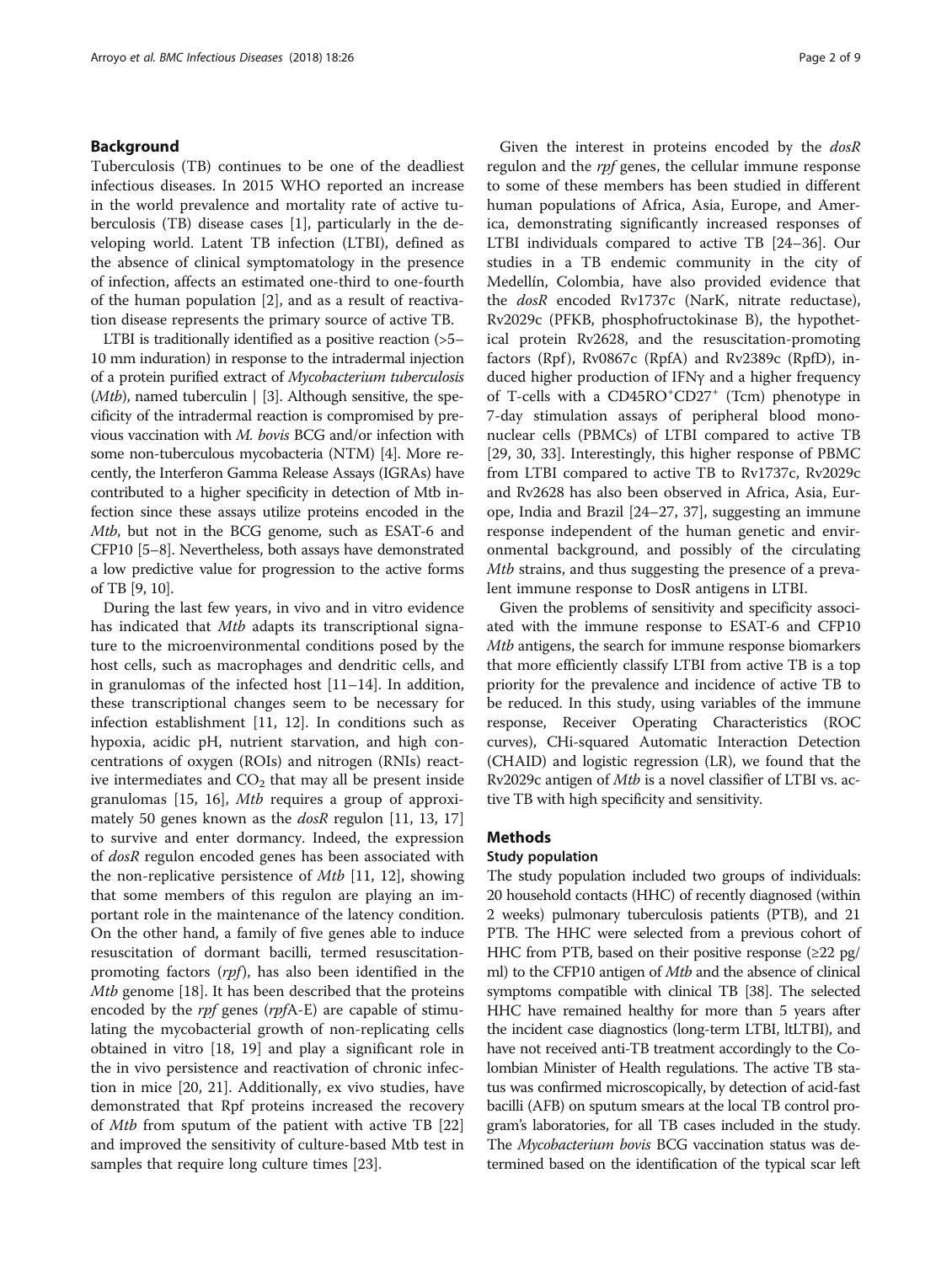after previous vaccination. The blood samples collected from the participants were taken after reading and acceptance of the informed consent forms. This study was approved by the Ethics Committee, Instituto de Investigaciones Médicas, Facultad de Medicina, Universidad de Antioquia (Medellín-Colombia).

### Regents

RPMI-1640 and Dulbecco's PBS (DPBS) were obtained from GIBCO (Grand Island, NY); Ficoll-Hypaque, and penicillin-streptomycin solution from Bio-Whittaker (Walkersville, MD); dimethyl sulphoxide (DMSO); pooled human serum (PHS) from Invitrogen (Brown Deer, WI; Eugene, OR).

## Mycobacterial antigens

Three dosR regulon-encoded (Rv1737c, Rv2029c, Rv2628), two Resuscitation Promoting (Rv0867c and Rv2389c) antigens from Mycobacterium tuberculosis (Mtb), recognized as immunogenic in a previous study [[29](#page-8-0)], and the RD1 fusion Protein ESAT6-CFP10 (E6-C10) were used in the present study. The recombinant proteins were produced and QC-ed by CLMCF and THMO. The production, quality control, preparation and storage of the antigens was previously described [\[24, 39](#page-8-0)]. Briefly, genes were amplified by PCR and cloned by Gateway Technology (Invitrogen, San Diego, CA) in a bacterial expression vector containing an N-terminal histidine tag. The proteins were overexpressed in Escherichia coli BL21(DE3) and purified, as described previously [[40](#page-8-0)]. Purity and size were checked by gel electrophoresis and Western blotting with anti-His antibodies and anti-E. coli antibodies. Residual endotoxin levels were determined by a Limulus amebocyte lysate assay (Cambrex) and were found to be below 50 IU/mg recombinant protein. Recombinant antigens were freezedried and shipped at ambient temperature to the Colombian research site, prepared as described [[40](#page-8-0)] aliquoted and stored at −80 °C until further use. The purified protein extract (RT50) (PPD) from Staten Serum Institute (Copenhagen, Denmark) was also used in this study.

# Isolation of peripheral blood mononuclear cells (PBMCs) and culture conditions

The procedure to obtain and culture conditions for peripheral blood mononuclear cells (PBMCs) were previously described [\[29](#page-8-0), [30](#page-8-0), [33](#page-8-0)]. Briefly, PBMCs were collected from sodium heparin anticoagulated venous blood (10 ml) and separated by Ficoll-Hypaque density gradient centrifugation. PBMC were washed twice in DPBS, counted in a hemocytometer and cell viability determined by trypan blue exclusion (>94% for all experiments).  $1.5 \times 10^5$  cells/well were seeded in triplicate in 96-well U-bottom plates (Corning Costar Inc., Corning, NY), in a final volume of 200 μl/ well of RPMI-1640 supplemented with 100 U/ml of

penicillin, 100 μg/ml of streptomycin, and 10% human pooled serum (PHS). Cells were cultured in the presence or absence of 5 μg/ml (final concentration) of PPD, the fusion protein E6-C10, or the selected DosR and Rpf antigens. Cell cultures were incubated at 37 °C, 5% de CO2, and 90% relative humidity for 168 h (7-days). Dead cells were determined by staining with 7AAD (Thermo Fisher Scientific, Carlsbad, CA). The number of viable cells at the end of the culture period was >80% for all experiments.

### IFNγ quantitation

Quantitation of IFNγ present in the supernatants of non-stimulated and antigen-stimulated PBMCs was performed by the Luminex technology using a commercial kit from Millipore (Millipore, Billerica, MA, USA), and a Luminex reader (Bioplex 200 Analyzer, BioRad, Laboratories Inc), as previously reported [\[29](#page-8-0)].

### Statistical analysis

The IFNγ levels in response to antigens were expressed as net values. The Shapiro-Wilk test was used to test normality in data distribution. The difference in the IFNγ levels between LTBI and PTB was determined by the nonparametric U-Mann Whitney test. The differences in gender and BCG scar between LTBI and PTB was tested by the Chi-square statistics. The capacity of IFNγ levels to discriminate between LTBI and PTB was tested using Receiver Operating Characteristics (ROC) curves. The cut-off level of IFNγ that determines the highest sensitivity and specificity for each of the antigens was identified by the Youden index (calculated using the formula: sensitivity + specificity - 1) [\[41\]](#page-8-0). The cut-off levels were used to categorize the high and low responses to IFNγ to each one of the antigens, and later to determine the antigens predictive capacity for disease status (LTBI and PTB). For this purpose, multivariate approaches were used. The multiple correspondence analysis (MCA) was used to determine the response profiles to each antigen based on disease status while the CHi-squared Automatic Interaction Detection (CHAID) [\[42\]](#page-8-0), was used to determine the antigens that better influence the prediction of being LTBI or PTB. To quantify the degree of association and the influence of the IFNγ response levels of each antigen on the disease status, a logistic regression model was built using a 25 LTBI and PTB subsample that was further validated with a 16 LTBI and PTB subsample. For model estimation, the Bootstrapping method with 100 repetitions was used including the first subsample and all antigens. For model validation, the coefficients obtained with the first 25 subsample (16 LTBI and 9 PTB) were used, and the calibration was evaluated by using the percentage of correct classification (87.5%), the Kappa statistic (0.75 CI95%: 0.42–1.0), and the AUC (Area Under the Curve, 0,94 (IC95%: 0,83–1,0) with its respective confidence interval. The Forward method was also explored to get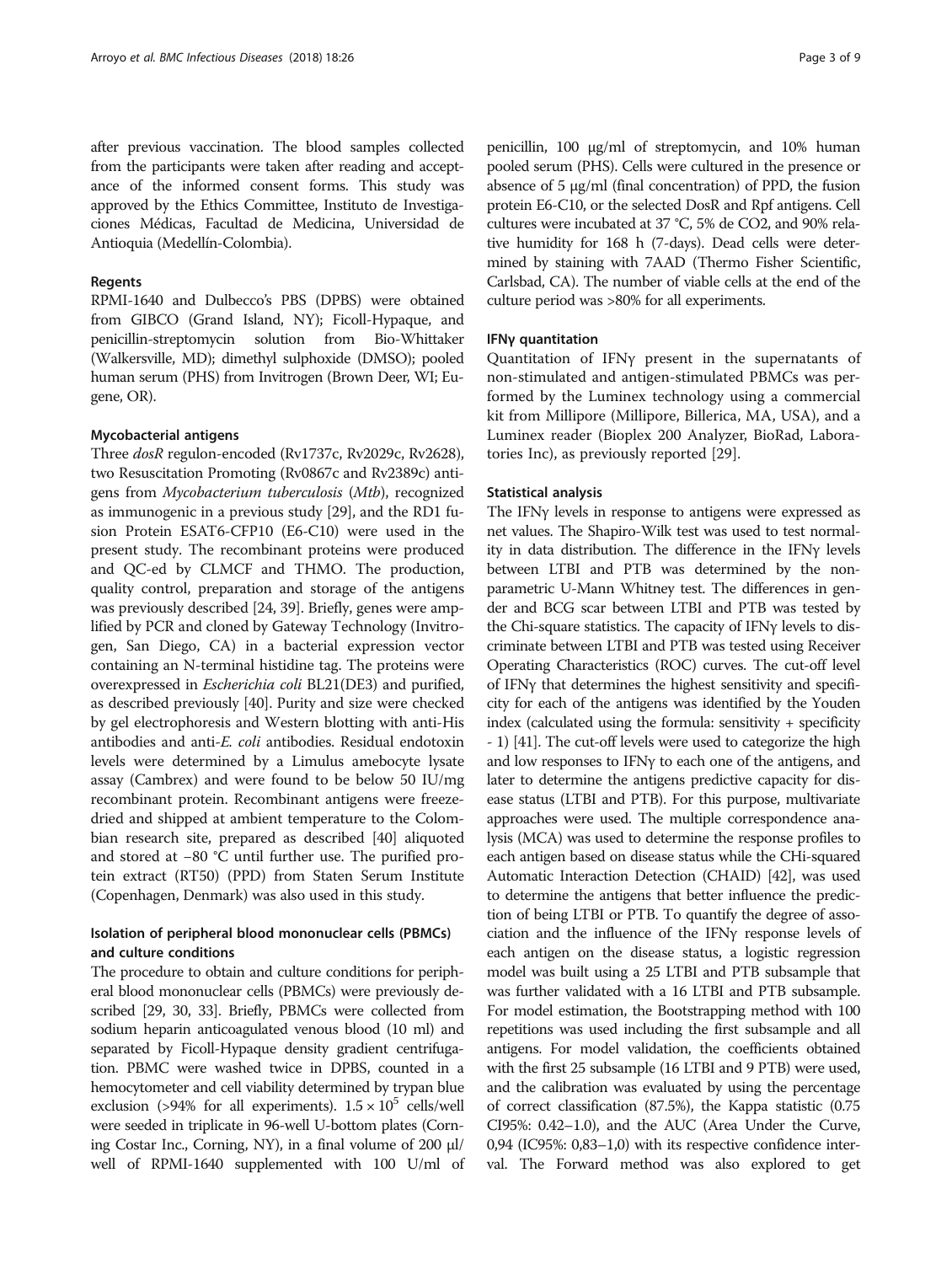information on the top antigens to predict active disease. Statistical analyses were performed using the Statistic Package for Social Science Program (SPSS version 21.0, Chicago, IL, USA). Statistical differences ≤0.05 were considered significant.

# Results

### Demographic data

The median age of the LTBI group was 38.5-years old (IQR  $= 26.75 - 52.75$ ), 55% males, and 80% had a visible BCGscar. The group of individuals with active pulmonary TB (PTB) had a median age of 28-years old (IQR = 24–41), and 71% were BCG-scar positive. No significant differences in age, gender or BCG-scar positivity were observed between both groups of individuals (data not shown).

# Capacity of the individual antigens to discriminate between LTBI and PTB disease status

The utilization of RD-1 antigens of *Mtb* in the commercially available IGRAs has contributed to a higher specificity for infection detection in comparison to the

tuberculin skin test. Similar to the TST, however, IGRAs cannot discriminate between LTBI and active TB [[43](#page-8-0)– [45\]](#page-8-0). Therefore, the identification of new (host and/or pathogen) biomarkers that discriminate between latent and active TB is a necessity [\[3](#page-7-0)]. Thus, we determined the in vitro production of IFNγ by PBMCs from LTBI and PTB in response to selected Mtb DosR (Rv1737c, Rv2029c and Rv2628) and Rpf (Rv0867c and Rv2389c) antigens [[29, 30, 33\]](#page-8-0) using 7-day PMBC stimulation assay. LTBI individuals displayed significantly higher levels of IFNγ in response to PPD ( $p = 0.004$ ), E6-C10 ( $p$  $(0.001)$ , Rv1737c  $(p = 0.004)$ , Rv2029c  $(p < 0.001)$ , Rv2628 ( $p = 0.017$ ), RpfA ( $p = 0.009$ ) and RpfD ( $p =$ 0.013) (Fig. 1; Table [1](#page-4-0) and Additional file [1](#page-7-0): Table S1).

Then, ROC curves were used to evaluate the capacity of the antigen specifically induced IFNγ levels to classify LTBI from PTB individuals and to determine the optimal cutoff for each antigen. ROC curves showed that IFNγ production in response to the studied antigens allowed to differentiate LTBI from PTB with areas under the curve (AUC) higher than 0.70;



graphs  $(*, p < 0.05; **, p < 0.01; **, p < 0.001)$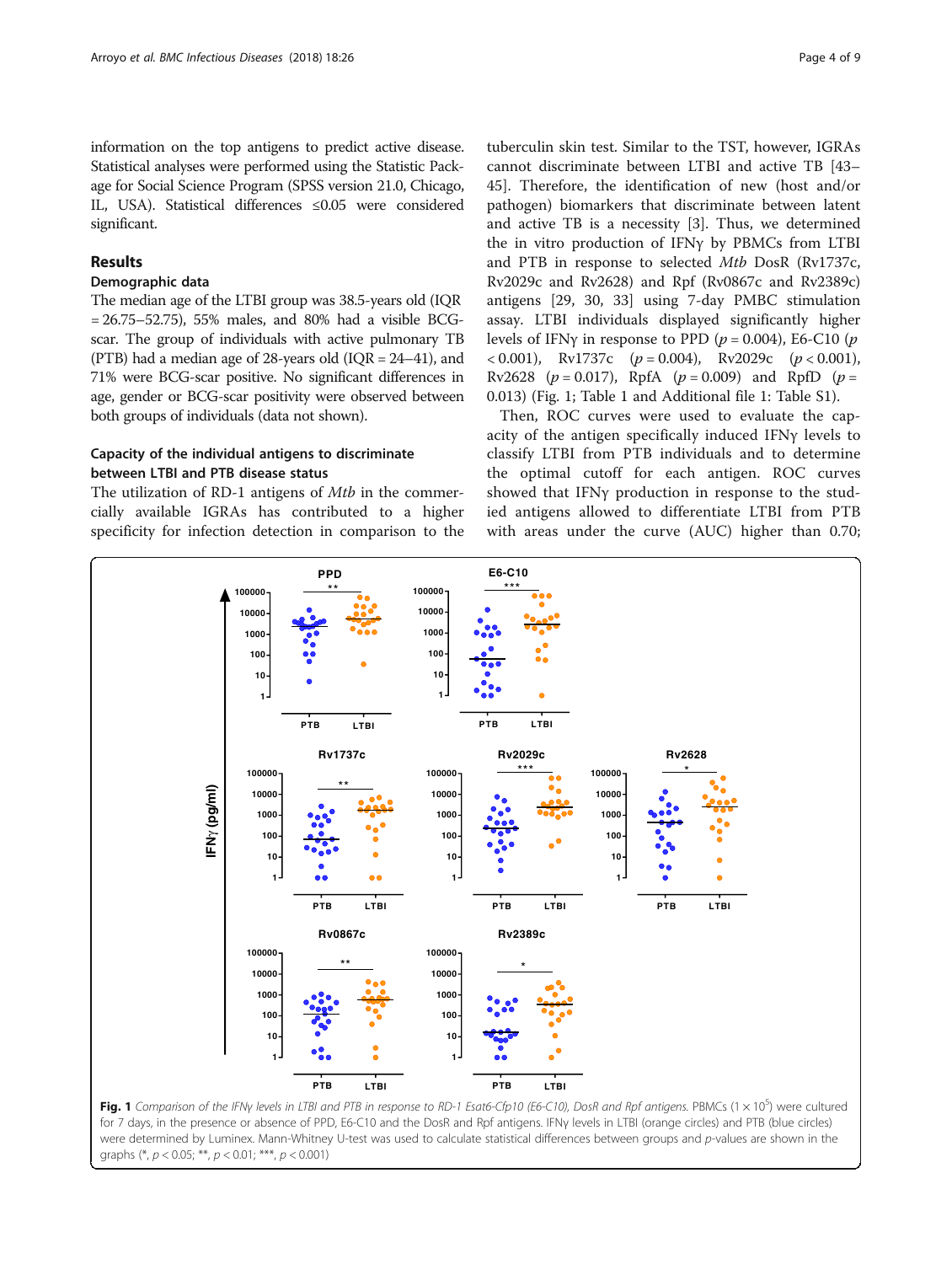<span id="page-4-0"></span>Table 1 Abilities of the IFNy in response to PPD, E6-C10, DosR and Rpf antigens to discriminate between LTBI and PTB

| Antigens       | PTB Median (IOR)      | HHC-LTBI Median (IOR)    | $p$ -value* | AUC (95% CI)        | Cut-off (pg/ml) | Sensitivity (%) | Specificity (%) |
|----------------|-----------------------|--------------------------|-------------|---------------------|-----------------|-----------------|-----------------|
| DosR           |                       |                          |             |                     |                 |                 |                 |
| <b>Rv1737c</b> | 70.7 (18.8-664.2)     | 1742.0 (209.2-2528.0)    | 0.0041      | $0.76(0.60 - 0.92)$ | 1014.96         | 65.0            | 90.5            |
| Rv2029c        | 233.4 (38.9-961.3)    | 2421.0 (1182.0-4426.0)   | 0.0003      | $0.82(0.69 - 0.96)$ | 763.15          | 90.0            | 76.2            |
| Rv2628         | 452.3 (29.1-1363.0)   | 2489.0 (281.0-7006.0)    | 0.0173      | $0.72(0.55 - 0.88)$ | 1569.41         | 65.0            | 81.0            |
| Rpf            |                       |                          |             |                     |                 |                 |                 |
| <b>Rv0867c</b> | 121.8 (19.3-437.2)    | 576.8 (181.0-1224.0)     | 0.0091      | $0.74(0.58 - 0.89)$ | 454.89          | 65.0            | 81.0            |
| Rv2389c        | $15.5(6.3-200.3)$     | 349.5 (74.72-932.6)      | 0.0126      | $0.73(0.57-0.89)$   | 28.36           | 85.0            | 61.9            |
| Control        |                       |                          |             |                     |                 |                 |                 |
| E6-C10         | 56.5 (2.4-1027.0)     | 2623.0 (461.0-6761.0)    | 0.0006      | $0.80(0.66 - 0.94)$ | 1070.36         | 75.0            | 81.0            |
| <b>PPD</b>     | 2355.0 (401.3-3949.0) | 5453.0 (2137.0-18.874.0) | 0.0042      | $0.76(0.60 - 0.91)$ | 4464.11         | 65.0            | 86.0            |

IQR Interquartile Range. AUC Area Under the ROC Curve. CI Confidence Interval

 $p$ -value for the Mann-Whitney test

moreover, from the analyses the Rv2029c antigen was found to have the highest contribution to the higher discrimination (Table 1).

# Utility of antigens combinations to discriminate between LTBI and PTB

To fully evaluate how the IFNγ response to all antigens could improve the discriminatory capacity between LTBI and PTB, we used multiple correspondence analysis (MCA), a technique for nominal categorical data used to detect and represent underlying structures in a dataset [[46\]](#page-8-0). The MCA results revealed that LTBI individuals are associated with a profile characterized by higher levels of IFNγ in response to the different antigens while PTB are associated with a lower IFNγ profile (Fig. 2).



To identify the variable that better predict the disease status (LTBI or PTB), we performed an analysis based on decision trees (CHAID), to determine which antigens better influence the prediction of being LTBI or PTB. This analysis showed that the higher IFNγ levels produced in response to the DosR antigen Rv2029c (PfkB), is the antigen that best predicted disease status (Fig. [3\)](#page-5-0). The individuals that presented with higher levels of IFNγ in response to Rv2029c display a higher probability of being latently infected (78.3%; Node 1, Fig. [3\)](#page-5-0), while individuals that produced low levels of IFNγ in response to Rv2029c displayed a higher probability of being PTB (88.9%; Node 2, Fig. [3](#page-5-0)). Also, this method correctly classified 82.9% of the individuals.

To confirm the single antigen that best differentiates between PTB and LTBI, we used the Forward selection method of stepwise regression. The results (data not shown), confirmed Rv2029c as the antigen that best discriminates between those two conditions. Moreover, employing a cross-validation strategy as described in the Statistical Analyses section, this analysis showed that a combination of four antigens E6-C10, Rv2029c, Rv0867c, and Rv2389c, are those that provide the greatest discrimination between LTBI and PTB (Table [2\)](#page-5-0). Using this model, it was possible to construct a prediction rule allowing separation of latent from active TB (Classification score:  $-2,35 + (0,42 \times \text{PPD}) + (1,90 \times \text{E6C10R}) + (0,48$ x  $Rv1737cR$  + (2,45 x  $Rv2029cR$ ) + (0,138 x  $Rv2628R$  + (1,86 x  $Rv0867cR$ ) – (1,87 x  $Rv2389cR$ ) Probability of LTB:  $1(1 + e - \text{classification score})$ ). The validation of this model in a sub-sample  $(n = 16)$ , showed a high capacity to differentiate LTBI from PTB with an AUC = 0,94 (95% CI:0.83–1.0). Additionally, this model correctly classified 85,7% of the LTBI and 88,9% of the PTB.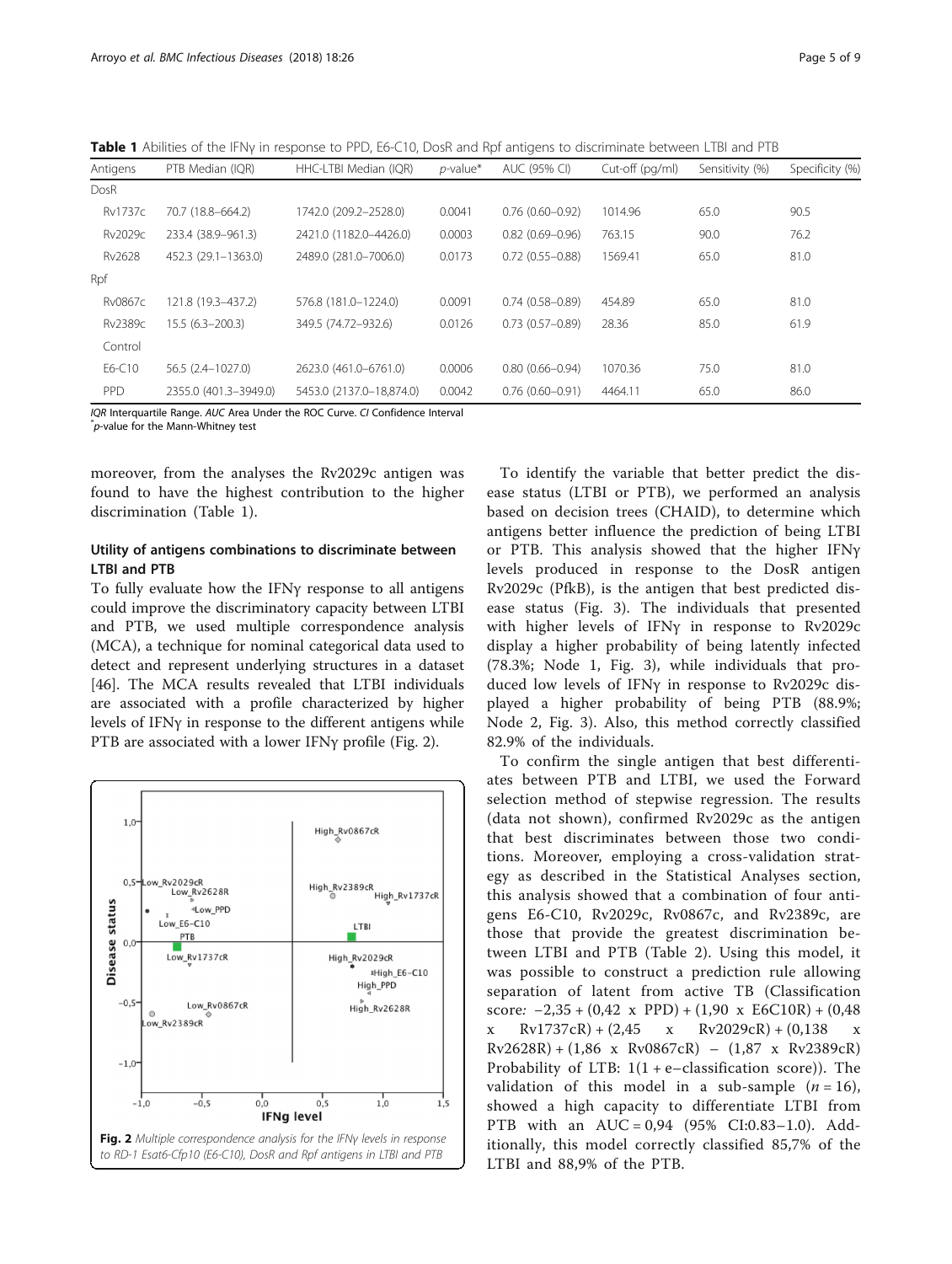<span id="page-5-0"></span>

# **Discussion**

The immune response to PPD and IGRA antigens has a low power to discriminate between LTBI and PTB [[44](#page-8-0), [45](#page-8-0)]. Indeed, the predictive value of IGRAs for progression to TB disease is low and slightly but not significantly higher than that of the TST [\[9,](#page-7-0) [45](#page-8-0)]. Therefore, new biomarkers are urgently needed to facilitate the diagnosis of LTBI [[3](#page-7-0)].

Herein we have evaluated the potential of the Mtb antigens E6-C10, the DosR Rv1737c, Rv2029c, and Rv2628, and the Rpf RpfA and RpfD to discriminate latent TB

Table 2 Capacity of PPD, E6C10, DosR and Rpf antigens to discriminate between LTBI and PTB

| Model  |            |          |                        |                    |            |          |  |  |  |
|--------|------------|----------|------------------------|--------------------|------------|----------|--|--|--|
|        |            | B        | Bootstrap <sup>a</sup> |                    |            |          |  |  |  |
|        |            |          | <b>SE</b>              | Sig.               | CI (95%)   |          |  |  |  |
|        |            |          |                        | (bilateral)        | Inferior   | Superior |  |  |  |
| Step 1 | <b>PPD</b> | 0.424    | 34.863 <sup>b</sup>    | 0.139 <sup>b</sup> | $-42.725$  | 76.794   |  |  |  |
|        | F6C10      | 1.899    | 43 275 <sup>b</sup>    | $0.025^{b}$        | $-62.260$  | 119.469  |  |  |  |
|        | Rv1737c    | 0.478    | 30.405 <sup>b</sup>    | $0.152^{b}$        | $-41.714$  | 76.074   |  |  |  |
|        | Rv2029c    | 2.454    | 40.806 <sup>b</sup>    | 0.038 <sup>b</sup> | $-39.811$  | 151.793  |  |  |  |
|        | Rv2628     | 0.138    | 32.905 <sup>b</sup>    | 0.253 <sup>b</sup> | $-77.272$  | 41.945   |  |  |  |
|        | Rv0867c    | 1.860    | $35.250^{b}$           | $0.025^{b}$        | $-36.482$  | 107.89   |  |  |  |
|        | Rv2389c    | $-1.865$ | 39,777 <sup>b</sup>    | $0.025^{b}$        | $-132.135$ | 73.181   |  |  |  |
|        | Constant   | $-2.354$ | 31.571 <sup>b</sup>    | $0.127^{b}$        | $-95.683$  | $-0.056$ |  |  |  |

<sup>a</sup>Boostrap results based on 100 bootstrap samples, <sup>b</sup>Based on 78 samples; SE<br>Standard Error, *CL* Confidence Interval, Sig Significance Standard Error, CI Confidence Interval, Sig Significance

infection from active TB. The DosR antigens evaluated in the present study induced a higher production of IFNγ in stimulated PBMCs from LTBI compared to PTB. Also, the production of IFNγ to DosR antigens showed a high probability to discriminate disease status (AUC >0.70). Different studies, including ours, indicate that LTBI preferentially recognizes DosR antigens compared to PTB in different human populations [[24](#page-8-0)– [26, 29](#page-8-0), [30, 32](#page-8-0), [33, 35](#page-8-0), [37](#page-8-0)]. In this study, Rv2029c (pfkB) was included in the model that better-predicted disease status, with a correct classification of 78.3% of LTBI and 88.9% of PTB, according to the analysis based on decision trees (CHAID). Additionally, the logistic regression analysis using the forward method also showed Rv2029c as the antigen that better discriminates between those two conditions (data not shown).

Recent studies have highlighted the immunological importance to Rv2029c. Vaccination of mice with DosR antigens, including Rv2029c induced strong humoral and/or cellular Th1-type (interleukin-2 and gamma interferon) immune responses [\[47](#page-8-0)]. In humans, a stronger response to Rv2029c in LTBI compared to PTB has been reported in the Netherlands [\[24\]](#page-8-0), Africa [[25](#page-8-0), [35](#page-8-0)], Japan [\[26](#page-8-0)], China [\[36](#page-8-0)], Brazil [\[27\]](#page-8-0), and Colombia [\[29, 30, 33\]](#page-8-0). Remarkably, in a one-year longitudinal study in Brazilian subjects recently exposed to TB, classified by IGRA and TST positivity, PBMCs stimulation with latency antigens, including Rv2029c, it was found that combining the IFNγ responders to Rv2029c, Rv2031c plus Rv2034 detected 90.3% of IGRA- $RD1(+)$  and 66.7% of TST(+) contacts, while 95% were identified by classifying them as  $TST(+)$  IGRA-RD(+) and 11% as TST(−) IGRA(−). Moreover, in the follow-up, the TST converters also demonstrated an IFNy conversion to Rv2029c and Rv2031c, whereas the only TB incident case was detected via IGRA-Rv2029c and TST previous to developing TB [[25](#page-8-0)]. In another study, the LTBI diagnostic performance of Rv2029c was higher than Rv2628 and Rv1813c by ROC evaluation [\[36\]](#page-8-0). Furthermore, in a study in of the in vitro immune response to the DosR antigens Rv1733c, Rv2029c, Rv2628 before and after 2-week anti-tuberculosis treatment in Ghanaians PTB, it was found that the second week of effective chemotherapy was characterized by a general increase in cytokine response to Mtb-specific antigens suggesting improvement in cellular response to therapy [[48](#page-8-0)]. Thus, our studies strengthen the observation that Rv2029c may constitute a relevant biomarker of LTBI. Besides, our findings that Rv2029 was included in the model of logistic regression analysis that best predicted latent and active TB, along with E6-C10 and Rpf antigens, may suggest that Rv2029c is a useful diagnostic candidate who might increase the capacity to discriminate between LTBI and PTB in combination with antigens currently used as such as ESAT-6 and CFP-10, even though much larger studies need to be performed to validate the present results.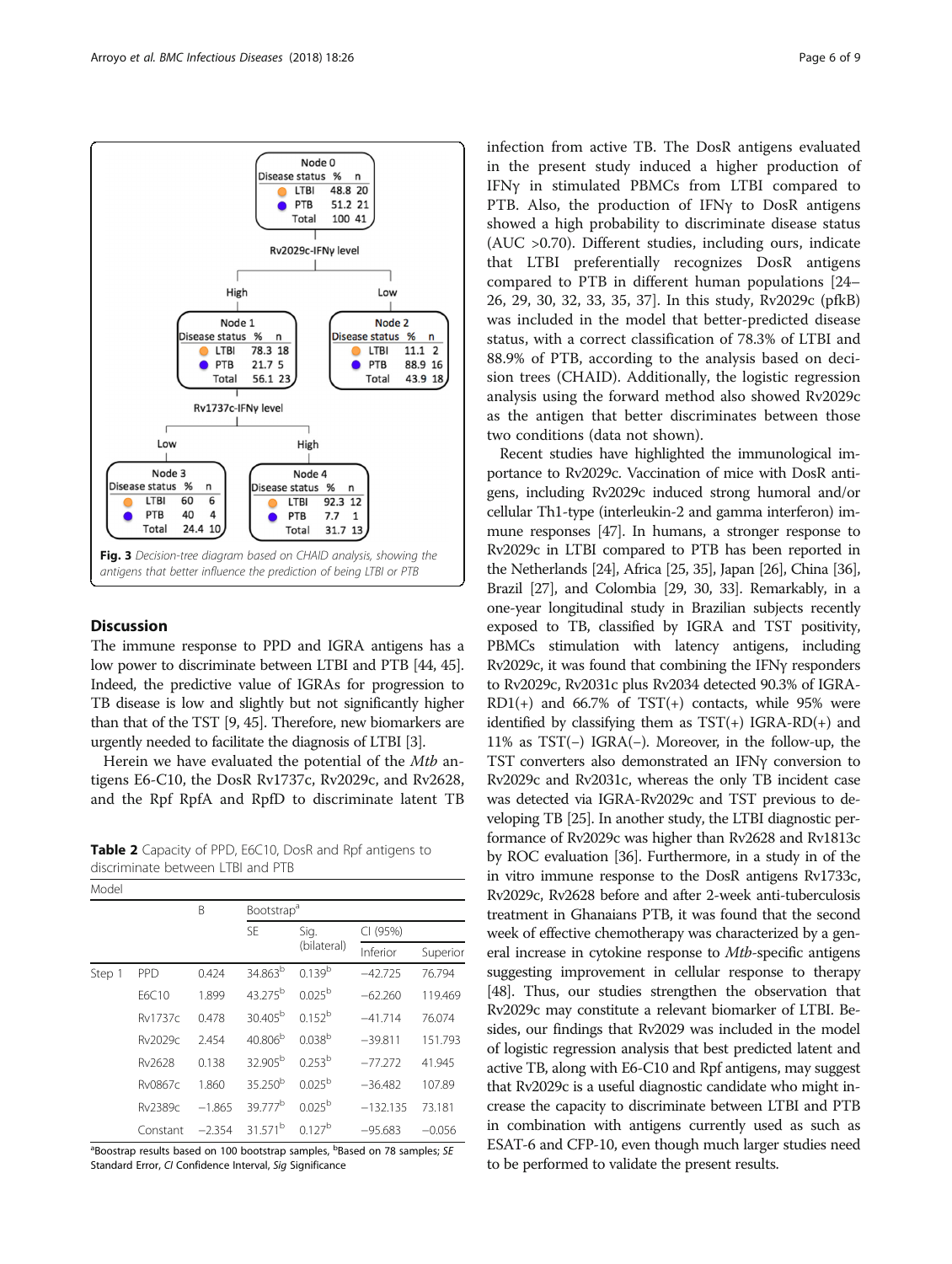Similar to the DosR antigens, the Rpf antigens (RpfA and RpfD) induced a higher production of IFNγ in stimulated PBMCs from LTBI compared to PTB and showed a high probability to discriminate disease status (AUC >0.70). Additionally, these antigens were included in the model that predicted the disease status. The results obtained in this study are consistent with those reported by Chegou and colleagues [[49](#page-8-0)], who found that Rv0867c (RpfA) and Rv2389c (RpfD) were included in antigen combinations discriminating between HHC and PTB. It has been reported that rpf genes are differentially expressed at different growth stages, and stress conditions, with rpfA and rpfD, mainly expressed during early resuscitation [\[50\]](#page-8-0). Studies conducted in different human population, including ours, indicate that an immune response to RpfA and RpfD antigens has been preferentially found in LTBI suggesting that the immune response to Rpf antigens may play a protective role against bacilli reactivation [[29](#page-8-0), [34](#page-8-0), [35](#page-8-0)]. It has been suggested that the bacilli may indeed still be replicating but are controlled by the host immune response during LTBI infection [[51](#page-8-0), [52](#page-8-0)]. So, the host may be exposed to antigens from the different metabolic states of Mtb in vivo, and the response to these antigens may be detected in in-vitro stimulation assays. Thus, our results suggest that RpfA and RpD antigens also could be added to current diagnostic tests to improve the capacity to discriminate between LTBI and PTB.

On the other hand, and somewhat unexpectedly, our results show that the fusion protein E6-C10 induced a higher production of IFNγ in stimulated PBMCs from LTBI compared to PTB and that the production of IFNγ to E6-C10 antigens showed a high probability to differentiate between LTBI and PTB (AUC >0.70). Although E6-C10 was not selected as the best predictor of the disease status, according to the analysis based on decision trees (CHAID) and the logistic regression analysis using the forward method, E6-C10 was included in the model that better discriminates between LTBI and PTB. This result is consistent with those reported by Chegou and colleagues [[49\]](#page-8-0), who found that E6-C10 was included in the most of the antigen combinations discriminating between presence and absence of TB disease. ESAT-6 and CFP-10 antigens are encoded by genes located within the region of difference 1 (RD1) of the Mtb genome, a chromosomal segment absent in the BCG vaccine strains and most of the NTM [[7, 8](#page-7-0)]. So, the utilization of these antigens in the commercially available IGRAs has contributed to a higher specificity for infection detection in comparison to the tuberculin skin test [\[44, 45](#page-8-0)]. The RD-1 antigens are described to be secreted during Mtb active replication [\[6,](#page-7-0) [53\]](#page-8-0). Additionally, it has been described that the expression of genes encoding early stage proteins such as ESAT-6 is repressed during the stationary phase of Mtb growth in the lungs of chronically infected mice [[54\]](#page-8-0), suggesting that they might not be expressed optimally during later stages of Mtb infection and likely play a much less dominant role during LTBI than proteins from the DosR regulón or Rpf antigens. Collectively these results suggest that the use the DosR antigen Rv2029c and RpfA and Rpf in T cell assays (IGRAs), in addition to E6-C10, could enhance the ability to differentiate LTBI from TB disease especially in a high-burden setting where a mixture of recent and old infections is commonly found [\[38\]](#page-8-0).

Our study presents some limitations such as the small sample size which therefore should be extended and validated in a more significant number of participants and different human populations; the use of a 7-day in vitro culture assay rather than a more user friendly assay; the absence of a healthy control group; and the lack of longitudinal evaluation of progression to disease. Although a recent infection is more detectable in a short-term stimulation, it has been argued that long-term stimulation is more sensitive to the detection of LTBI than those with short-term stimulation times particularly in regions of high endemicity in which a mixture of recent and old infections are frequently found [[32, 55, 56](#page-8-0)]. Thus, longterm stimulation may be better to measure central memory T-cell responses [[55](#page-8-0)–[57\]](#page-8-0). By using long-term stimulation conditions, our group has previously reported the enhanced ability to detect Tcm cells (CD45RO<sup>+</sup> CD27<sup>+</sup> ) in response to mycobacterial antigens [\[29](#page-8-0), [30](#page-8-0), [58](#page-8-0), [59](#page-8-0)]. For that reason, we used longterm cultures to define the LTBI status and compared the immune response between the study groups. As previously pointed out, future works should include a prospective evaluation the antigens and host markers identified in this study, using larger sample size, different geographic settings and using preferably shortterm assays to detect effector cell responses. Future studies should also evaluate the antigens and host markers in different study populations as such as children, individuals with immune suppression (e.g., due to HIV coinfection, therapy with TNF-α inhibitors, or due to type 2 diabetes), in TB patients after anti-TB therapy, in patients with extrapulmonary TB, and also in individuals with other lung diseases [[49](#page-8-0)].

# Conclusions

We found that in an endemic community for TB of the city of Medellín, Colombia, human PBMC responses to E6-C10, the Mtb DosR antigens Rv2029c (PFKB) and the Rpf antigens, RpfA and RpfD, can discriminate latent from active TB, and may be potential candidates for improved diagnostic tests as well as anti-tuberculous vaccines.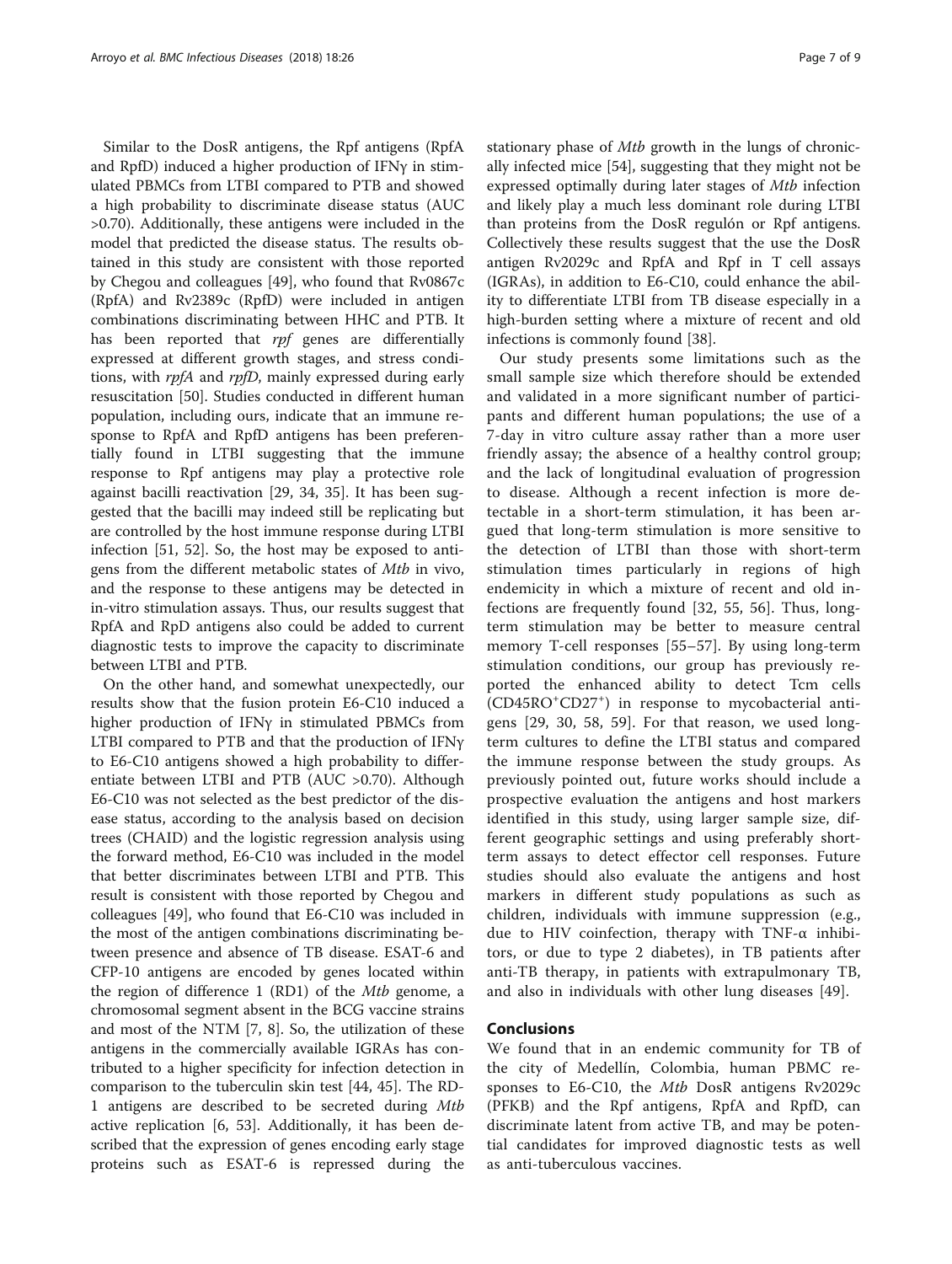# <span id="page-7-0"></span>Additional file

[Additional file 1: Table S1.](dx.doi.org/10.1186/s12879-017-2929-0) Raw IFNγ levels in PTB and LTBI individuals in response to PPD, RD1 Esat6-Cfp10 (E6-C10), DosR and Rpf antigens. PBMCs  $(1 \times 10^5)$  were cultured for seven days, in presence or absence of PPD, E6-C10, and the DosR and Rpf antigens (5 μg/ml). Levels of IFNγ in the supernatants were determined by Luminex. Net values were obtained by subtracting the background values (non-stimulated cells) and are shown in the Table. (DOCX 60 kb)

#### Abbreviations

AUC: Area under the curve; BCG: Bacillus Calmette–Guérin; Cfp10: Culture filtrate Protein; CHAID: CHi-squared Automatic Interaction Detection; CI: Confidence intervals; Esat-6: 6 kDa early secretory antigenic target; IFNg: Interferon gamma; IGRA: Interferon gamma release assay; LTBI: Latent tuberculosis infection; MDA: Multiple correspondence analysis; Mtb: Mycobacterium tuberculosis; narK2: nitrate/nitrite transporter NarK2; NTM: Non-tuberculous mycobacterium; PBMCs: Peripheral blood mononuclear cells; pfkB: Phosphofructokinase B; PPD: Purified Protein derivative; PRISMA: Preferred reporting items for systematic reviews and meta-analyses; PTB: Pulmonary tuberculosis; RNIs: Reactive nitrogen intermediates; ROC: Receiver operating curve; ROIs: Reactive oxygen intermediates; Rpf: Resuscitation promoting factor; TB: Tuberculosis; TST: Tuberculin skin test

#### Acknowledgements

We acknowledge the TB patients and latently infected individuals who consented to participate in this study.

#### Funding

This work was funded by Colciencias, Bogotá, Colombia (1115-459-21461), Comité para el Desarrollo de la Investigacion (CODI) (01554), Programa Sostenibilidad Universidad de Antioquia 2014–2015 (01554) (LFB), and EC FP7 NEWTBVAC (HEALTH.F3.2009 241745), EC HORIZON2020 TBVAC2020 (643381), EC FP7 VACTRAIN (FP7-INFRA-2012-312661) (THMO).

#### Availability of data and materials

All data generated or analyzed during this study are included in this published article and its supplementary (Additional file 1: Table S1) information files.

#### Authors' contributions

LA, experimental procedures, analysis and interpretation of data and writing the paper; DM, statistical analysis and critically reviewing the manuscript; KLMF, critically reviewing the manuscript; THMO, analysis and interpretation of data, and critically reviewing the manuscript; LFB, conception and design of the study, analysis and interpretation of data, and manuscript writing and as a PI. All authors have read and approved the final manuscript.

#### Ethics approval and consent to participate

TB patients and LTBI individuals signed an informed consent previously approved by the Ethics Committee of the Instituto de Investigaciones Médicas of the Facultad de Medicina, Universidad de Antioquia, Medellín, Colombia.

### Consent for publication

Not applicable.

### Competing interests

The authors declare that they have no competing interests.

# Publisher's Note

Springer Nature remains neutral with regard to jurisdictional claims in published maps and institutional affiliations.

### Author details

<sup>1</sup>Grupo de Inmunología Celular e Inmunogenética (GICIG), Albinusdreef 2, 2333 Leiden, ZA, Netherlands. <sup>2</sup>Universidad Pontificia Bolivariana (UPB), Albinusdreef 2, 2333 Leiden, ZA, Netherlands. <sup>3</sup>Department of Infectious Diseases, Leiden University Medical Centre, Albinusdreef 2, 2333 Leiden, ZA, Netherlands. <sup>4</sup>Instituto de Investigaciones Médicas, Facultad de Medicina, Universidad de Antioquia, UdeA, Calle 70 No. 52-21, Medellín, Colombia.

### Received: 26 April 2017 Accepted: 17 December 2017 Published online: 08 January 2018

#### References

- 1. WHO: Global tuberculosis report (WHO/HTM/TB/2016.13): World Health Organization. 2016.
- 2. Dye C, Scheele S, Dolin P, Pathania V, Raviglione MC. Consensus statement. Global burden of tuberculosis: estimated incidence, prevalence, and mortality by country. WHO global surveillance and monitoring project. JAMA. 1999;282(7):677–86.
- 3. Esmail H, Barry CE 3rd, Wilkinson RJ. Understanding latent tuberculosis: the key to improved diagnostic and novel treatment strategies. Drug Discov Today. 2012;17(9–10):514–21.
- 4. Farhat M, Greenaway C, Pai M, Menzies D. False-positive tuberculin skin tests: what is the absolute effect of BCG and non-tuberculous mycobacteria? Int J Tuberc Lung Dis. 2006;10(11):1192–204.
- 5. Andersen P, Munk ME, Pollock JM, Doherty TM. Specific immune-based diagnosis of tuberculosis. Lancet. 2000;356(9235):1099–104.
- 6. Andersen P, Doherty TM, Pai M, Weldingh K. The prognosis of latent tuberculosis: can disease be predicted? Trends Mol Med. 2007;13(5):175–82.
- 7. Mahairas GG, Sabo PJ, Hickey MJ, Singh DC, Stover CK. Molecular analysis of genetic differences between Mycobacterium Bovis BCG and virulent M. Bovis. J Bacteriol. 1996;178(5):1274–82.
- 8. Behr MA, Wilson MA, Gill WP, Salamon H, Schoolnik GK, Rane S, Small PM. Comparative genomics of BCG vaccines by whole-genome DNA microarray. Science. 1999;284(5419):1520–3.
- 9. Rangaka MX, Wilkinson KA, Glynn JR, Ling D, Menzies D, Mwansa-Kambafwile J, Fielding K, Wilkinson RJ, Pai M. Predictive value of interferongamma release assays for incident active tuberculosis: a systematic review and meta-analysis. Lancet Infect Dis. 2012;12(1):45–55.
- 10. Petruccioli E, Scriba TJ, Petrone L, Hatherill M, Cirillo DM, Joosten SA, Ottenhoff TH, Denkinger CM, Goletti D. Correlates of tuberculosis risk: predictive biomarkers for progression to active tuberculosis. Eur Respir J. 2016;48(6):1751–63.
- 11. Voskuil MI, Schnappinger D, Visconti KC, Harrell MI, Dolganov GM, Sherman DR, Schoolnik GK. Inhibition of respiration by nitric oxide induces a mycobacterium tuberculosis dormancy program. J Exp Med. 2003;198(5):705–13.
- 12. Schnappinger D, Ehrt S, Voskuil MI, Liu Y, Mangan JA, Monahan IM, Dolganov G, Efron B, Butcher PD, Nathan C, et al. Transcriptional adaptation of mycobacterium tuberculosis within macrophages: insights into the Phagosomal environment. J Exp Med. 2003;198(5):693–704.
- 13. Sherman DR, Voskuil M, Schnappinger D, Liao R, Harrell MI, Schoolnik GK. Regulation of the mycobacterium tuberculosis hypoxic response gene encoding alpha -crystallin. Proc Natl Acad Sci U S A. 2001;98(13):7534–9.
- 14. Betts JC, Lukey PT, Robb LC, McAdam RA, Duncan K. Evaluation of a nutrient starvation model of mycobacterium tuberculosis persistence by gene and protein expression profiling. Mol Microbiol. 2002;43(3):717–31.
- 15. Ehlers S, Schaible UE. The granuloma in tuberculosis: dynamics of a hostpathogen collusion. Front Immunol. 2012;3:411.
- 16. Lenaerts A, Barry CE 3rd, Dartois V. Heterogeneity in tuberculosis pathology, microenvironments and therapeutic responses. Immunol Rev. 2015;264(1):288–307.
- 17. Park HD, Guinn KM, Harrell MI, Liao R, Voskuil MI, Tompa M, Schoolnik GK, Sherman DR. Rv3133c/dosR is a transcription factor that mediates the hypoxic response of mycobacterium tuberculosis. Mol Microbiol. 2003;48(3):833–43.
- 18. Mukamolova GV, Turapov OA, Young DI, Kaprelyants AS, Kell DB, Young M. A family of autocrine growth factors in mycobacterium tuberculosis. Mol Microbiol. 2002;46(3):623–35.
- 19. Shleeva MO, Bagramyan K, Telkov MV, Mukamolova GV, Young M, Kell DB, Kaprelyants AS. Formation and resuscitation of "non-culturable" cells of Rhodococcus rhodochrous and mycobacterium tuberculosis in prolonged stationary phase. Microbiology. 2002;148(Pt 5):1581–91.
- 20. Downing KJ, Mischenko VV, Shleeva MO, Young DI, Young M, Kaprelyants AS, Apt AS, Mizrahi V. Mutants of mycobacterium tuberculosis lacking three of the five rpf-like genes are defective for growth in vivo and for resuscitation in vitro. Infect Immun. 2005;73(5):3038–43.
- 21. Kana BD, Gordhan BG, Downing KJ, Sung N, Vostroktunova G, Machowski EE, Tsenova L, Young M, Kaprelyants A, Kaplan G, et al. The resuscitationpromoting factors of mycobacterium tuberculosis are required for virulence and resuscitation from dormancy but are collectively dispensable for growth in vitro. Mol Microbiol. 2008;67(3):672–84.